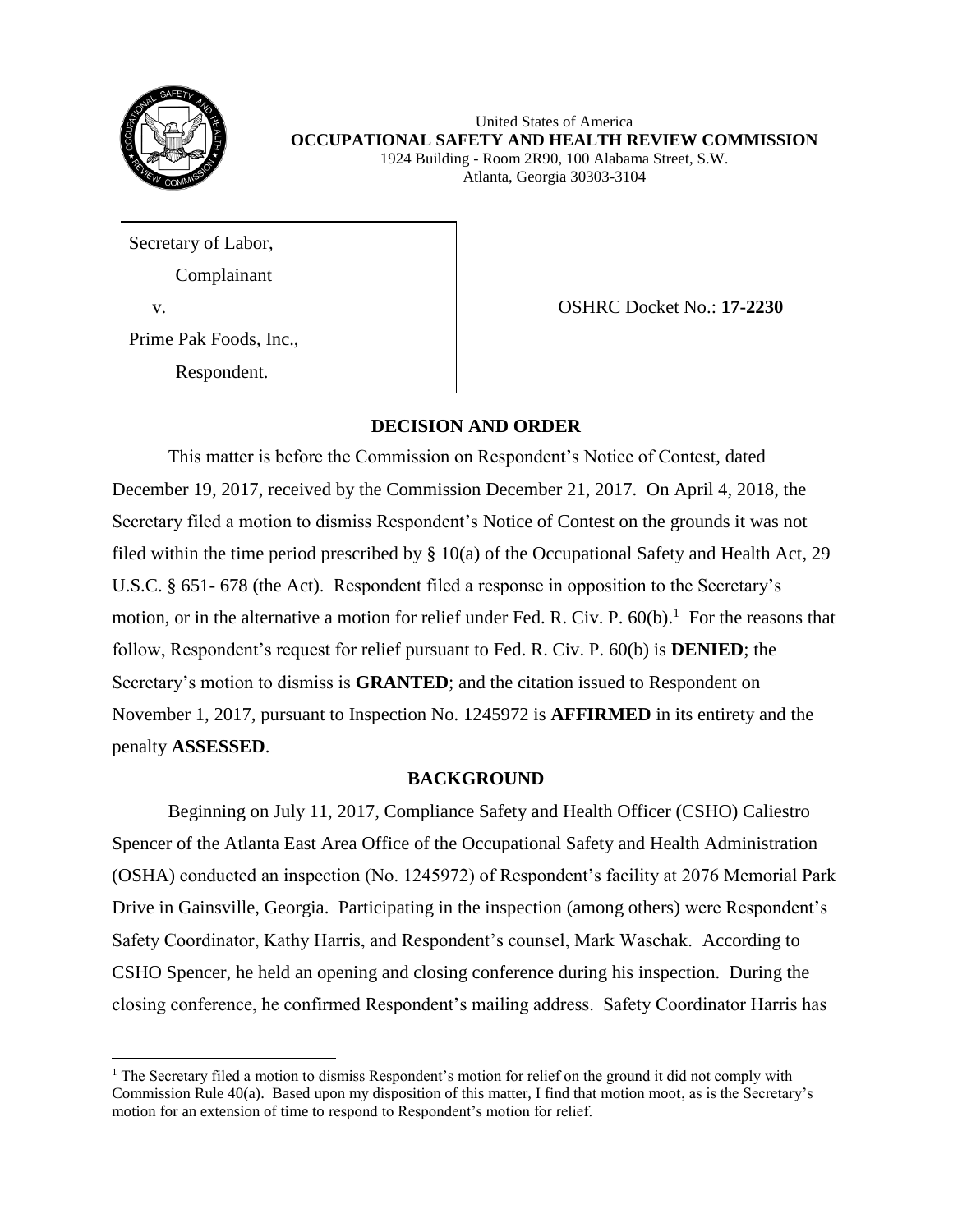no recollection of a closing conference. She also contends during the inspection she asked the Secretary to contact Respondent through counsel.

Following the inspection, on November 1, 2017, the Secretary issued Respondent a single-item serious citation and notification of penalty. The citation and notification of penalty were mailed to Respondent's Memorial Park Drive mailing address via certified mail. It was received and signed for by Respondent on November 6, 2017. Respondent does not deny receipt of the citation and notification of penalty on that date.

Under § 10(a) of the Act, Respondent had until November 29, 2017, to file a timely notice of contest of the citation. Respondent did not do so.

On December 15, 2017, Assistant Area Director (AAD) Kia McCullough contacted Larry Stine, an attorney with the law firm retained by Respondent, and requested abatement information. Mr. Stine was unaware Respondent had been issued a citation. On December 21, 2017, ADD McCullough received an email from Mr. Stine with a letter of contest attached.

On December 19, 2017, Respondent filed a notice of contest with the Commission. In it, Respondent indicates its intent to contest the citation issued to it November 1, 2017. The Commission received the notice of contest December 21, 2017. The notice of contest provided no explanation for Respondent's failure to file by November 29, 2107. The Commission docketed the matter December 28, 2017. On April 4, 2018, the Secretary sought dismissal of Respondent's late notice of contest. Respondent filed a response in opposition and motion for relief from the final order under Fed. R. Civ. P. 60(b).

#### **ANALYSIS**

#### **The Secretary's Motion to Dismiss**

Under § 10(a) of the Act, after the Secretary has issued a citation to an employer and notified it by certified mail of the penalty, if any proposed to be assessed, an employer has "fifteen working days within which to notify the Secretary that he wishes to contest the citation or proposed assessment of penalty." 29 U.S.C. § 659(a). If the Secretary is not notified within this time period, the "citation and the assessment, as proposed, shall be deemed a final order of the Commission and not subject to review by any court or agency." 29 U.S.C. § 659(a).

The Secretary contends Respondent's notice of contest should be dismissed as untimely. It is undisputed Respondent did not timely file its notice of contest. The Secretary served Respondent with the citation by certified mail as required under  $\S$  10(a) of the Act. The

2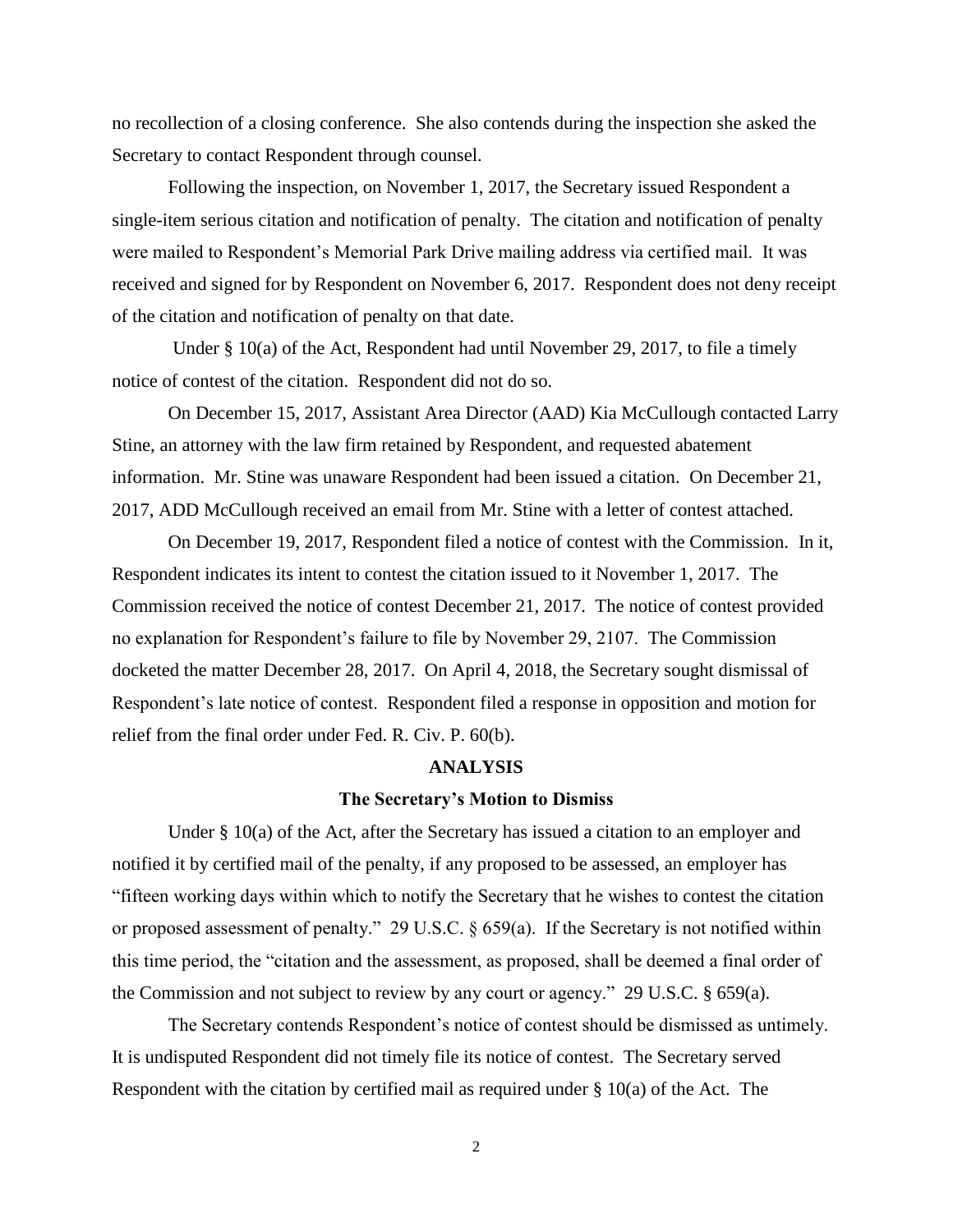Secretary provided sufficient proof the citation was delivered and signed for at Respondent's worksite on November 6, 2017 (Exhs. C and D to the Secretary's Motion to Dismiss). Respondent's notice of contest was due November 29, 2017. It did not file its notice of contest until December 19, 2017. As a result of Respondent's failure to file a timely notice of contest, the citation issued pursuant to Inspection 1245972 became a final order of the Commission by operation of law. 29 U.S.C. § 659(a).

Absent a showing Respondent is entitled to relief from this final order, the Commission has no jurisdiction to review the merits of the citation and proposed penalty assessment. The Secretary has met his burden to establish the notice of contest should be dismissed.

# **Respondent's Motion for Relief**

The Commission has held an employer may obtain relief from a final order of the Commission under Fed. R. Civ. P. 60(b). *Northwest Conduit Corp.*, 18 BNA OSHC 1948, 1949 (No. 97-851, 1999). The party seeking relief under Rule 60(b) has the burden of showing it is entitled to such relief. *NYNEX*, 18 BNA OSHC 1967, 1970 (No. 95-1671, 1999). Relief may be granted if the judgment was entered as a result of "mistake, inadvertence, surprise or excusable neglect." Fed. R. Civ. P. 60(b)(1). In addition, the Commission requires a party seeking relief under Rule 60(b) show it had a meritorious defense that might have affected the outcome. *Northwest Conduit*, 18 BNA OSHC at 1949.<sup>2</sup>

Respondent contends its failure to timely file was the result of excusable neglect. Respondent maintains the Secretary failed to hold a closing conference and mailed the citation directly to Respondent, rather than its counsel as requested during the inspection. This conduct on the part of the Secretary, Respondent argues, resulted in inadequate notice to it of the issuance of the citation, excusing its failure to timely file its notice of contest.<sup>3</sup> Nowhere in its motion does Respondent address whether it had a meritorious defense. This deficiency alone merits denial of Respondent's request for relief from the Commission's final order. Assuming *arguendo* Respondent had established it had a meritorious defense, Respondent's other grounds for relief lack merit.

 $\overline{a}$ 

<sup>2</sup> The Eleventh Circuit, the circuit in which this matter arises, imposes the same requirement. *See Safari Programs, Inc. v. CollectA Int'l Ltc.,* 686 F. App'x 737, 743 (11<sup>th</sup> Cir. 2017).

<sup>&</sup>lt;sup>3</sup> Respondent makes a passing reference to its own "mail room procedures" being one of "multiple errors." (Respondent's Opposition and Motion for Relief at p. 6). It provided no further detail.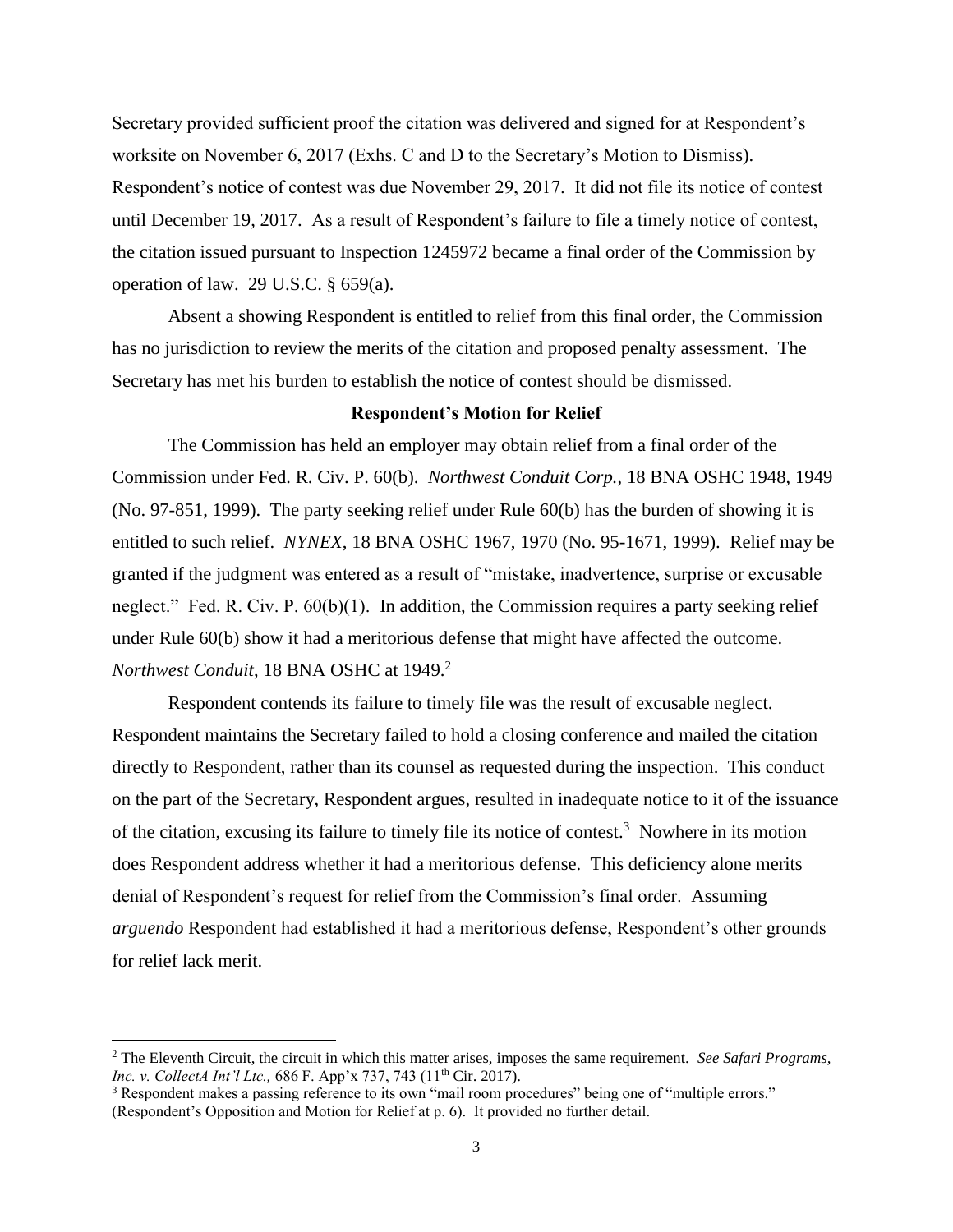### *Failure to Provide Notice*

Neither the failure to hold a closing conference nor the mailing of the citation to Respondent provide a basis for finding lack of notice. The Secretary's actions were in conformance with the Act's requirements. To the extent the Secretary failed to follow his own procedures, Respondent has shown no prejudice as a result of that conduct.

# *Failure to Hold a Closing Conference*

Nothing in the Act requires the Secretary or his representative to hold a closing conference. Rather, the requirement is found in the regulation at 29 C.F.R. § 1903.7(e) which reads:

At the conclusion of an inspection, the Compliance Safety and Health Officer shall confer with the employer or his representative and informally advise him of any apparent safety or health violations disclosed by the inspection. During such conference, the employer shall be afforded an opportunity to bring to the attention of the Compliance Safety and Health Officer any pertinent information regarding conditions in the workplace.

In addressing the failure to hold a closing conference, the Commission noted the purpose of the procedural regulation is to "promote the orderly conduct of safety inspections." *Kast Metals Corporation*, 5 BNA OSHC 1861, 1862 (No. 76-657, 1977). The Commission went on to hold

Unless prejudicial, the relaxation or modification of such a procedural regulation does not warrant an invalidation of an agency's action. Moreover, technical and harmless violations of inspection procedures should not be allowed to deter the Act's primary purpose to assure safe and healthful working conditions.

*Id.* at 1862-63 (citations omitted). To establish entitlement to relief, the employer must show prejudice as a result of the failure to hold a closing conference. *Id*. at 1863.

Respondent argues failure to hold a closing conference is inherently prejudicial. In so arguing, Respondent erroneously relies on the decision of the ALJ in *Kast Metals.* Although finding it harmless error, the Commission overturned the ALJ on the ground "the record fails to establish how [the failure to hold a closing conference] specifically prejudiced the respondent's case." Respondent must show more than the Secretary failed to hold a closing conference, it must show it suffered prejudice as a result.

There is a factual dispute regarding whether CSHO Spencer held a closing conference. CSHO Spencer asserts in his affidavit that he held a closing conference during which he confirmed Respondent's mailing address. His affidavit is silent on when he held the closing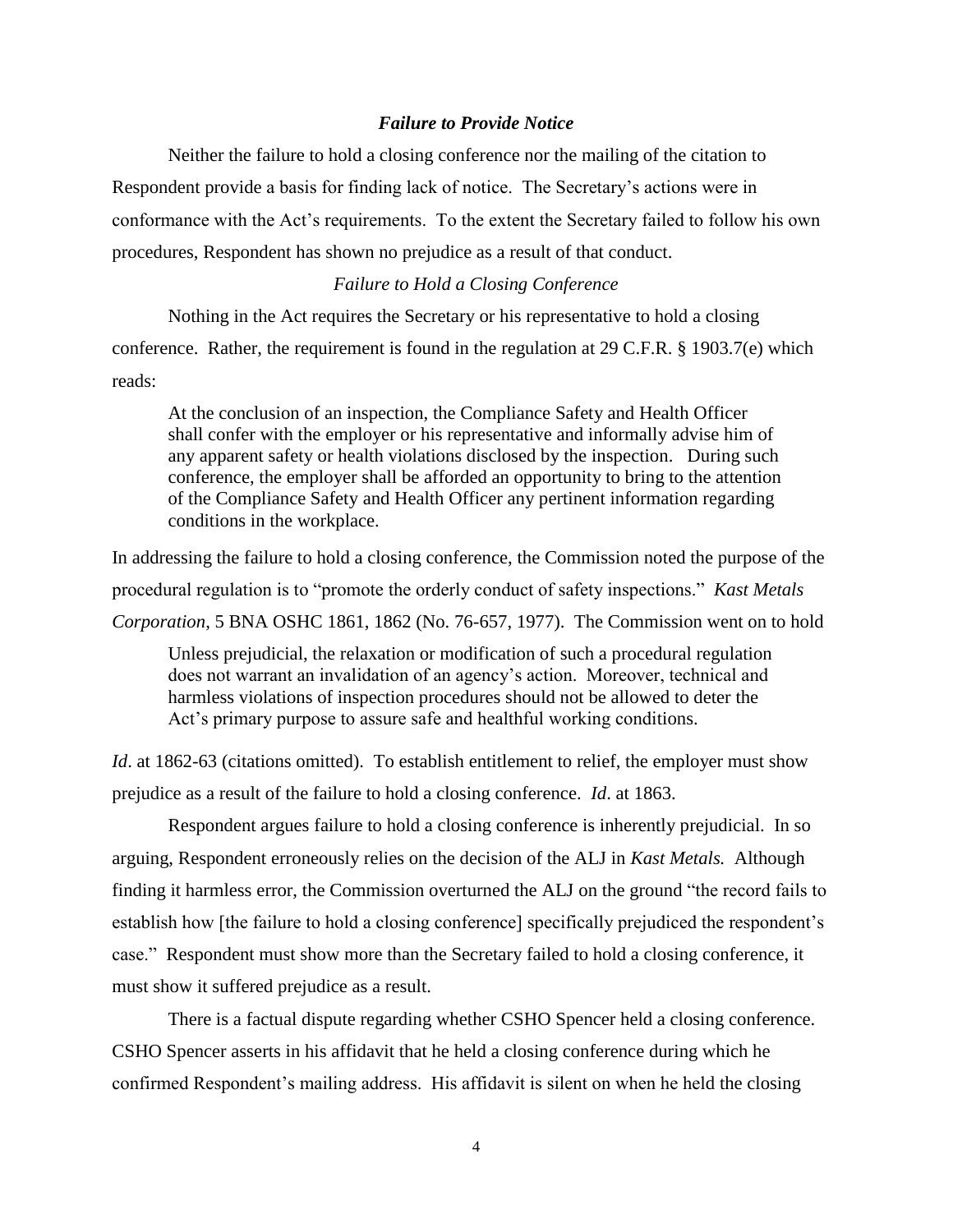conference and what else, if anything, was discussed. Safety Coordinator Harris has no recollection of a closing conference, but asserts CSHO Spencer told her that he doubted Respondent was in violation of any OSHA standard. It is not necessary to resolve this factual dispute, as I find even if no closing conference were held, Respondent has failed to show prejudice as a result.

Respondent's argument is circular. Respondent contends the evidence of prejudice to its right to contest within the 15-day period is its failure to contest within the 15-day period. Respondent appears to suggest the purpose of the closing conference is to provide the employer with advance notice of the impending citations. $4$  Respondent has provided no authority supporting this view and Commission precedent would suggest the contrary. *See Kast Metal*, 5 BNA OSHC at 1862 (the purpose of the regulation is to "promote the orderly conduct of safety inspections."); and *General Dynamics Corp., Quincy Shipbuilding Div*., 6 BNA OSHC 1753, 1758-59 (No. 12212, 1978) (recognizing the Secretary's right to continue his inspection after holding a closing conference during which evidence of additional violations may be discovered). The regulation should be read such that it serves the purposes of the Act. So read, the regulation's direction to the Secretary to "informally advise" the employer of "apparent safety and health violations" provides the employer with the opportunity to expeditiously address, and, if appropriate, correct such violations to ensure a safe work environment.

Respondent received the notice of the issuance of a citation required by the Act. Even if the Secretary or his representative's failed to hold a closing conference, that failure does not provide ground for relief.

# *Failure to Serve Respondent's Counsel*

Although it refers only to the penalty, the Commission has consistently held § 10(a) of the Act governs service of citations. *B.J. Hughes, Inc*., 7 BNA OSHC 1471, 1474 n. 6 (No. 76- 2165, 1979). It requires the Secretary to "notify **the employer** by certified mail of the penalty…" (emphasis added). There is no dispute the Secretary served the employer with the citation by certified mail. The Secretary has established, and Respondent does not dispute, the address to which the citation was mailed was the address of the inspection, the mailing address

 $\overline{\phantom{a}}$ 

<sup>&</sup>lt;sup>4</sup> In its motion, Respondent contends the Secretary "decided simply to send a certified letter to Respondent without first conducting a closing conference to alert Respondent to the likelihood of any citation…" (Respondent's Opposition and Motion for Relief at p. 8).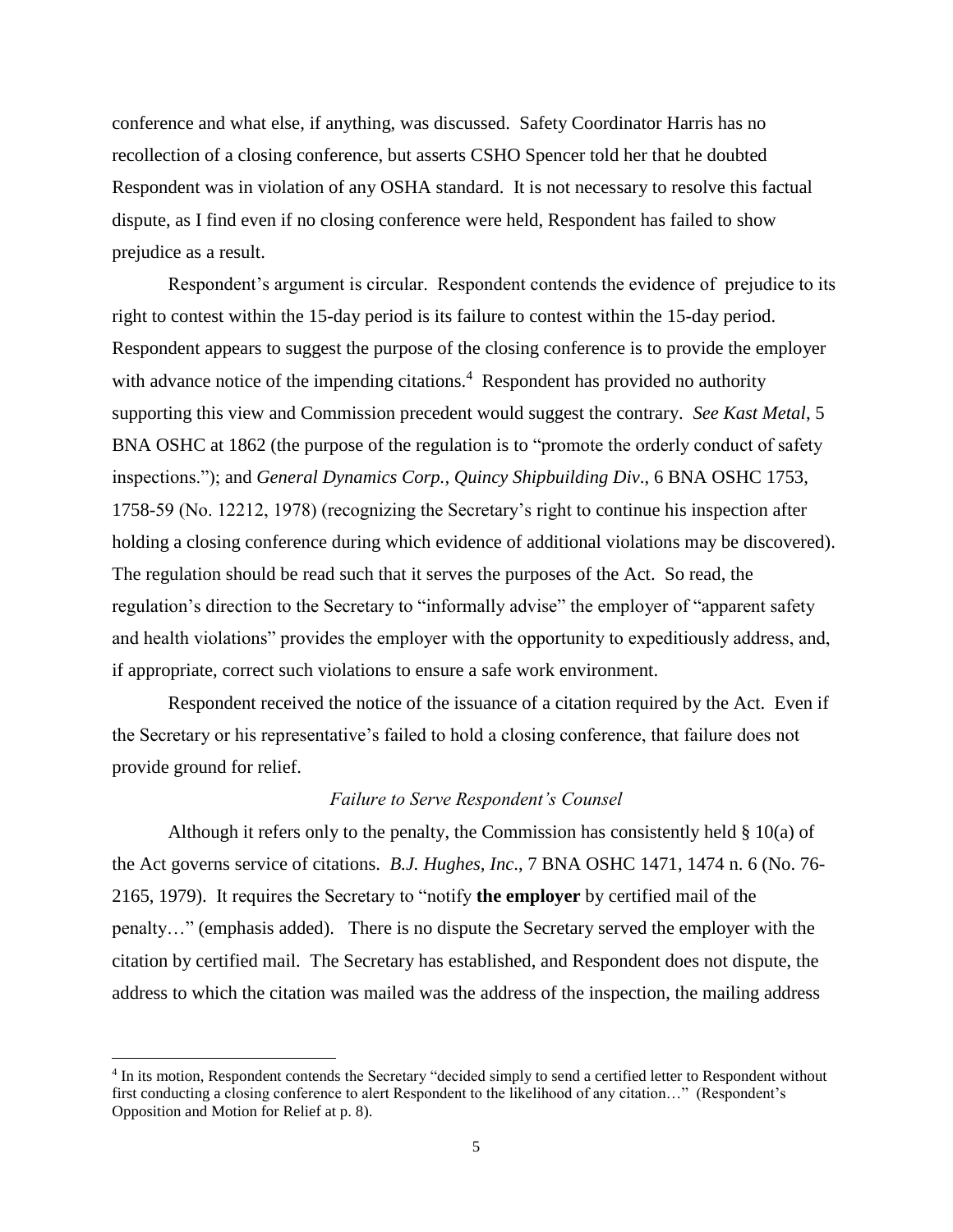provided by Respondent's representatives during the inspection, and Respondent's "Principal Office Address" registered with the Georgia Secretary of State, Corporations Division. The Secretary has met his statutory obligation to notify the employer of the citation and proposed penalty.

Respondent's argument the Secretary was obligated under the Rules of Professional Responsibility of the State of Georgia to contact its counsel is unsupportable. Respondent cites specifically to Rule 4.2(a) of the Code of Professional Responsibility which prohibits a "lawyer who is representing a client in a matter" from communicating with a person known to be represented by "another lawyer in the matter." Under the Act, the Secretary is responsible for enforcement of the Act, including issuing citations. The Secretary has delegated his authority under the Act to the Assistant Secretary for Occupational Safety and Health, who heads OSHA. *See* Order No. 4–2010 (75 FR 55355), *as superseded in relevant part by* 1–2012 (77 FR 3912). The Assistant Secretary has delegated his authority to OSHA's Area Directors to issue citations and proposed penalties. *See* 29 C.F.R. §§ 1903.14(a) and 1903.15(a). Neither the Secretary nor his delegates are lawyers "representing a client." None are bound by Georgia's Code of Professional Responsibility or any other rule or regulation applicable to lawyers.<sup>5</sup> The Secretary and his delegates are under no obligation to notify an employer's counsel in lieu of the employer. Serving counsel in lieu of the employer would be contrary to a strict reading of the Secretary's statutory obligations under the Act.

Having found no deficiency in the service of the citation, I find no merit to Respondent's contention it was not properly notified of the issuance of the citation.

# *Excusable Neglect*

The determination of excusable neglect pursuant to Rule  $60(b)(1)$  is an equitable one, taking into account of all relevant circumstances surrounding Respondent's failure to file a timely notice of contest, including the danger of prejudice to the Secretary, the length of delay and its potential impact on the judicial proceedings, the reason for the delay and whether Respondent acted in good faith. *Pioneer Investment Servs. v. Brunswick Assoc.,* 507 U.S. 380, 395 (1993); *Secretary of Labor v. Craig Mechanical, Inc.,* 16 BNA OSHC 1763 (No. 92-0372,

 $\overline{\phantom{a}}$ 

<sup>5</sup> Either Respondent is contending the Secretary and his delegates are lawyers representing a client or the Code of Professional Responsibility of the State of Georgia applies to non-lawyers. Either contention could be fairly characterized as frivolous. Counsel is directed to Rule 3.1(b) of Georgia's Code of Professional Responsibility.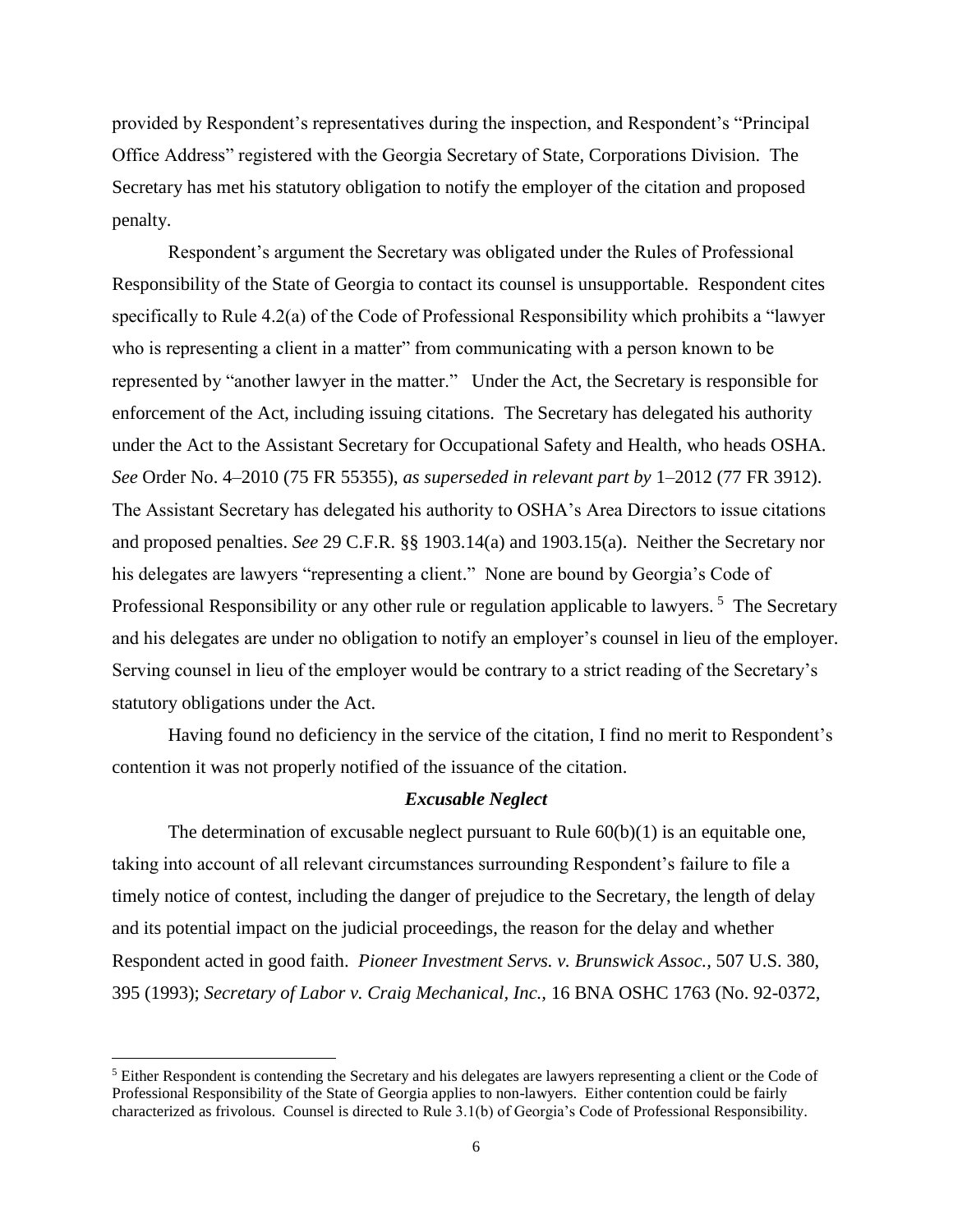1994); *Merritt Electric Company,* 9 BNA OSHC 2088 (No. 77-3772, 1981); *Henry C. Beck Co.,*  8 BNA OSHC 1395 (No. 11864, 1980). However, neither a lack of prejudice to the Secretary nor good faith on the part of Respondent in attempting to comply with the statutory filing requirement alone will excuse a late filing. *Fitchburg Foundry Inc.,* 7 BNA OSHC 1516 (Nos.77-520 & 76-1073, 1979). The Commission has held that whether the reason for the delay was within the control of the Respondent is a "key factor" in determining the presence of "excusable neglect." *A. W. Ross, Inc.,* 19 BNA OSHC 1147 (No. 99-0945, 2000).

It well settled the Commission requires an employer to exercise due diligence before it will find excusable neglect. *Keefe Earth Boring Company, Inc.,* [14 BNA OSHC 2187, 2192](http://www.westlaw.com/Find/Default.wl?rs=dfa1.0&vr=2.0&DB=0003227&FindType=Y&SerialNum=1991434415)  [\(No. 88-2521, 1991\);](http://www.westlaw.com/Find/Default.wl?rs=dfa1.0&vr=2.0&DB=0003227&FindType=Y&SerialNum=1991434415) *Craig Mechanical,* 16 BNA OSHC at 1763. The Commission has consistently held "[e]mployers must maintain orderly procedures for handling important documents," and that when the lack of such procedures results in the untimely filing of a notice of contest, relief under [Rule 60\(b\)](http://www.westlaw.com/Find/Default.wl?rs=dfa1.0&vr=2.0&DB=1004365&DocName=USFRCPR60&FindType=L) is not warranted. *Villa Marina Yacht Harbor, Inc.*, 19 BNS OSHC 2185, 2187 (No. 01-0830, 2003) (company messenger mishandled mail); *[A.W. Ross, Inc.](http://www.westlaw.com/Find/Default.wl?rs=dfa1.0&vr=2.0&DB=0003227&FindType=Y&SerialNum=2000905201)*[,](http://www.westlaw.com/Find/Default.wl?rs=dfa1.0&vr=2.0&DB=0003227&FindType=Y&SerialNum=2000905201)  [19 BNA OSHC 1147, 1149 \(No. 99-0945, 2000\)](http://www.westlaw.com/Find/Default.wl?rs=dfa1.0&vr=2.0&DB=0003227&FindType=Y&SerialNum=2000905201) (employer's president failed to carefully read and act upon information contained in citation); *Montgomery Security Doors & Ornamental Iron, Inc.*, 18 BNA OSHC 2145, 2148 (No. 97-1906, 2000) (record showed a breakdown of business procedures such that relief was not warranted even assuming employee sabotage); *Louisiana-Pacific Corp.*, 13 BNA OSHC 2020, 2021 (No. 86-1266, 1989) (notice of contest was overlooked due to personnel change in operations manager position). Conspicuously absent from Respondent's motion is any explanation why the citation was not timely processed by its personnel.

Rather, Respondent engages in finger pointing. It argues its neglect is excusable because it was denied advance notice of the citation and the right to have counsel served with the citation. For the reasons discussed herein, it is entitled to neither. Respondent characterizes both the failure to hold a closing conference and failure to serve counsel with the citation as "errors" by the Secretary. Even if errors, neither excuses Respondent's failure to process its mail. Once the citation was received by Respondent, it was Respondent's obligation to ensure it was handled in a timely manner. Respondent has the burden to establish it exercised due diligence. In providing no explanation as to how the citation was processed once in its possession, Respondent has failed to meet its burden.

7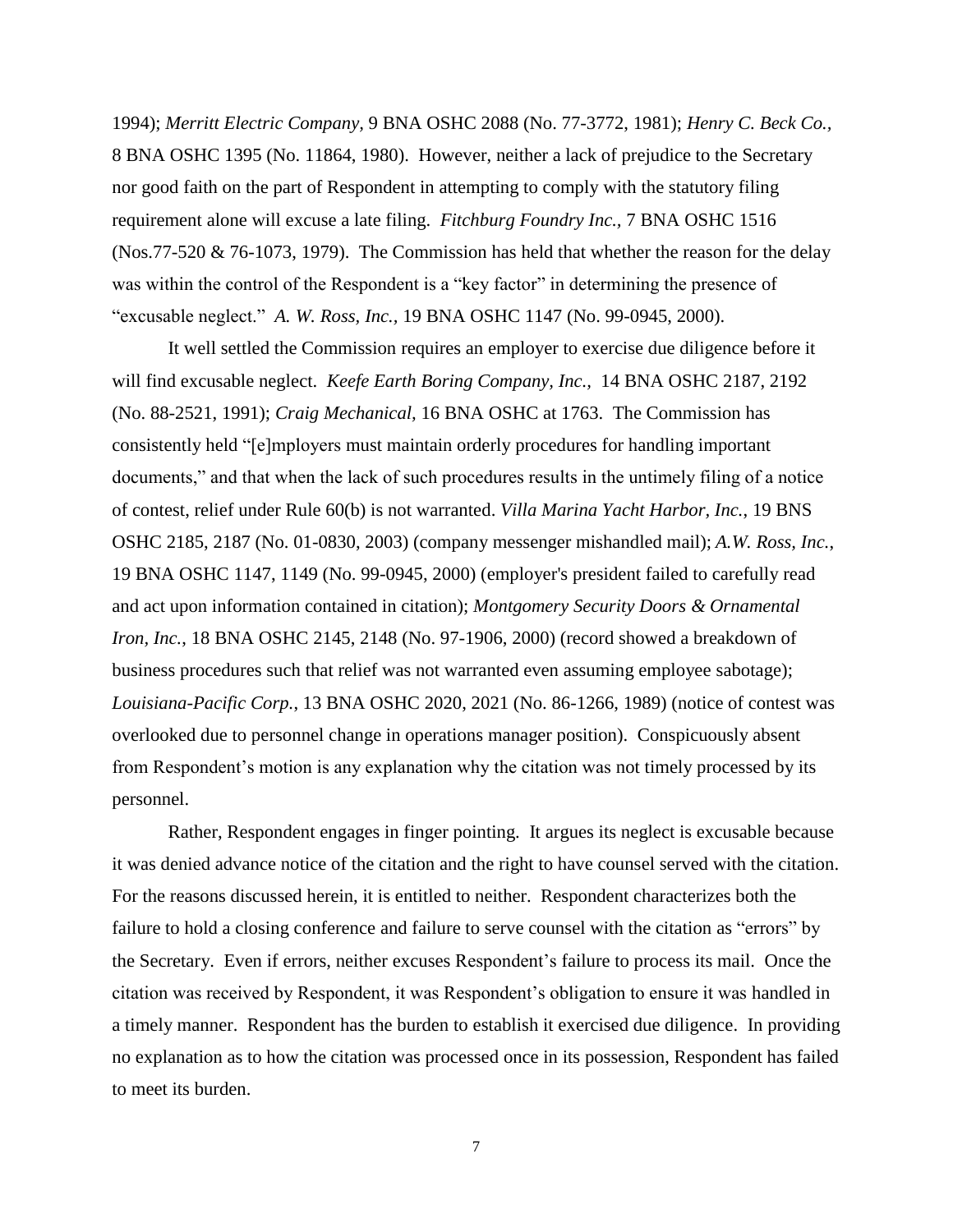Respondent's request for relief pursuant to Fed. R. Civ. P. 60(b) is denied.